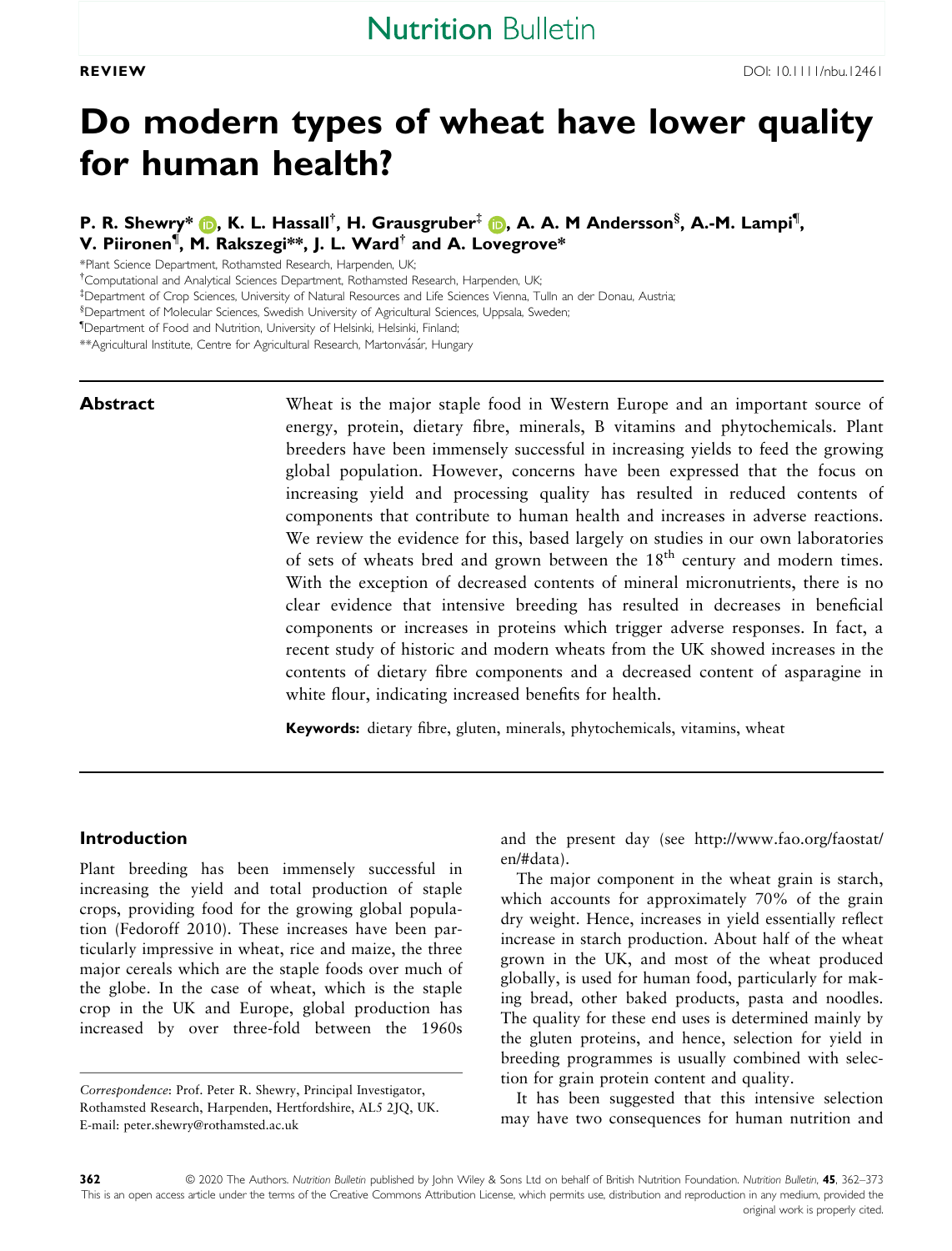health. Firstly, that selection for high starch and gluten proteins has resulted in reduced contents of other grain components that contribute to diet and health (including non-gluten proteins, minerals, vitamins and beneficial phytochemicals). Secondly, that increases in the content of gluten and changes in gluten protein composition may have contributed to increases in adverse reactions to the consumption of wheat-based foods (Morris & Sands 2006).

There is clear evidence that the concentrations of most mineral micronutrients, including iron, zinc and magnesium but not calcium, have decreased in the grain of modern wheats, particularly since the introduction of short types in the 1970s (Fan et al. 2008; Murphy et al. 2008). However, the effect on selenium is less clear, with Murphy et al. (2008) reporting a decrease and Fan et al. (2007) no significant change, with differences resulting from variation in sulphur inputs. The grain accounts for a higher proportion of the total biomass in these wheats, resulting in higher yields. Hence, the decreased concentrations of minerals may be partially due to 'yield dilution' (i.e. to increased starch accumulation). However, decreases in mineral concentrations are also observed under growth conditions in which the yield is not increased (Fan et al. 2008) suggesting that the dwarfing genes used to reduce plant height may have other effects. We have discussed strategies to increase the concentrations of iron and zinc (the two most important micronutrients which limit human health) in wheat grain in a previous article in this journal (Balk et al. 2019) and readers are referred to this for a detailed discussion.

The evidence for effects of modern breeding on other aspects of grain composition is generally weak. One reason for this is the lack of robust datasets from well-designed experiments. In particular, most studies have compared small numbers of varieties with a limited range of release dates. The present article therefore focuses on this topic, highlighting the results of three studies from our own programmes and referring to other published work where relevant.

# Studies included and analysis of data

The first study formed part of HEALTHGRAIN, a multinational 5-year (2005-2010) EU programme which has been discussed previously in this journal (Shewry 2009). The 'HEALTHGRAIN Diversity Screen' compared the compositions of 150 wheat lines (130 winter and 20 spring type) grown in Martonvásár in Hungary in 2005. The lines were selected

to represent a wide range of diversity, including geographical distribution and release dates, but with an emphasis on European varieties from the last 50 years (Ward et al. 2008). The wide expertise of the multinational partners allowed a range of components to be determined, and it remains the largest study of wheat diversity published to date (Ward et al. 2008). The concentrations of some components have been reported previously in relation to the release dates of the varieties (Shewry et al. 2011a) and relationships with further components are reported here. The 150 HEALTHGRAIN wheats included 5 breeding lines which are not included in the analysis here because they were not grown commercially. They also include two landraces (Chinese Spring, Nap Hal) which do not have release dates and Red Fife which was released in 1842. These three varieties are presented with a release date of 1900 for ease of viewing of the figures. Finally, more detailed fibre analyses are presented on a subset of 123 winter varieties.

However, the HEALTHGRAIN study had three weaknesses. Firstly, the lines were grown on a single site for 1 year without replication, and it was therefore not possible to partition the variation between the effects of genotype, environment and genotype by environment interactions. Secondly, many of the lines were grown outside their area of adaptation, which could have impacts on grain composition. Thirdly, most of the analyses were carried out on wholegrain, whereas white bread remains the dominant wheatbased food in many countries.

In order to address these three issues, we have since analysed a further set of samples (Lovegrove et al. 2020). This comprises 39 lines grown in three replicate plots in the UK over 3 years. The lines were selected to represent a range of release dates, from 1790 to 2012, and for their adaptation to the UK: all had been grown commercially in the UK and, with four exceptions, bred by UK-based breeders. Furthermore, white flour was prepared and analysed, to provide data relevant to the consumption of white bread. We will refer to this set of samples as the 'UK Heritage Wheats'.

Thirdly, in order to specifically address the question of effects on protein content and composition, we present data from a third set of material comprising 20 Austrian wheats dating from between 1850 and 2016 which were grown in duplicate plots for two years (Call et al. 2020). We will refer to this set of samples as the 'Austrian Heritage Wheats'.

For ease of comparison, the datasets are displayed as scatter plots, comparing the dates of registration of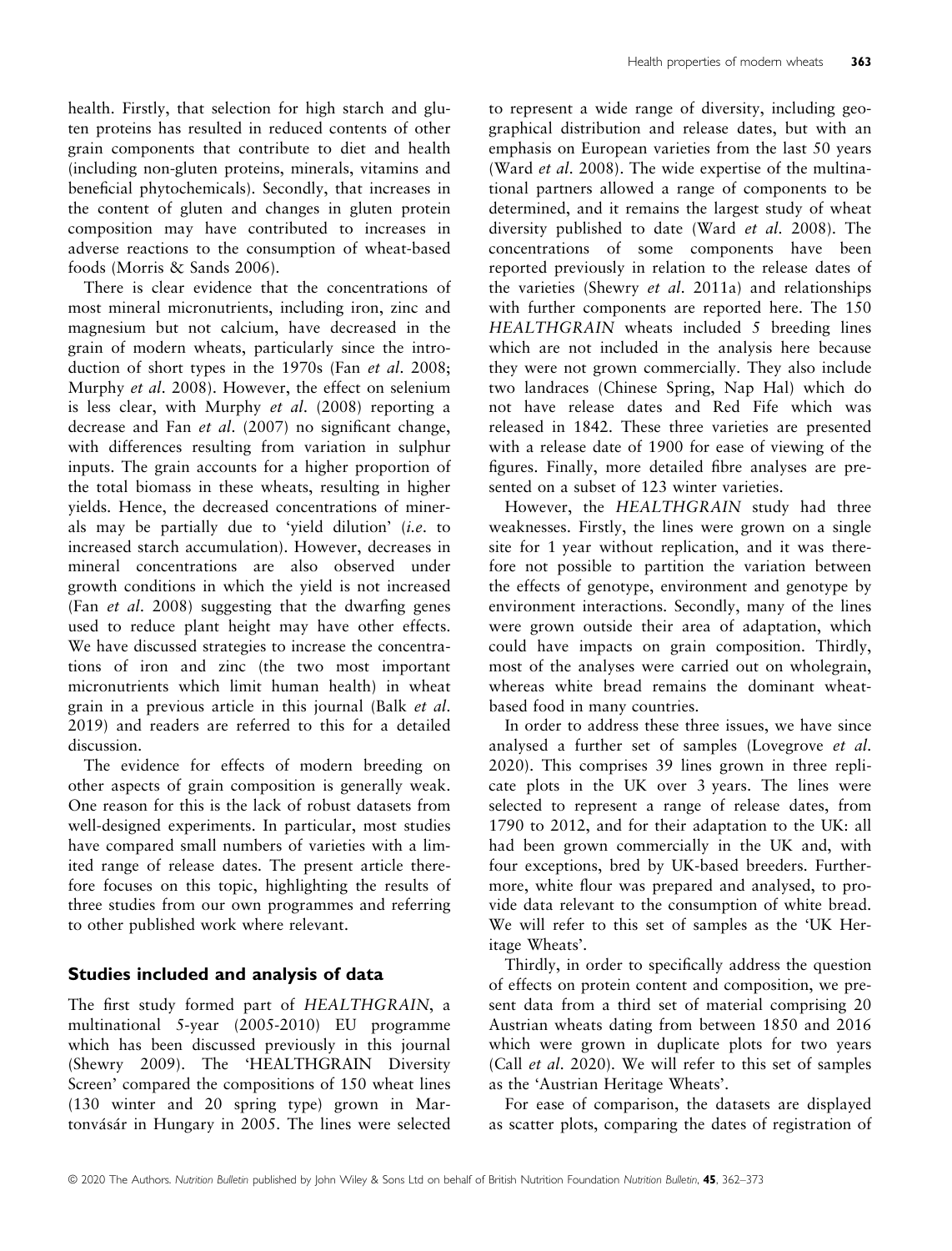the varieties (called release dates in the text) (x axis) with the concentrations of components (y axis), with lines fitted where appropriate.

#### Protein content

It is frequently suggested that the emphasis on breadmaking quality has resulted in modern wheats having higher contents of protein than older types. Comparisons of modern and old types grown under the same conditions in Europe do not support this. The primary target of wheat breeders over the past century has been increased yield. Higher yield results mainly from increased accumulation of starch, which dilutes other grain components including protein. This is clearly illustrated by the HEALTHGRAIN Diversity samples which show a clear negative correlation between the contents of starch and protein in the samples (Fig. 1a), while Fig. 1 parts b and c show increased starch and decreased protein over time, respectively.

These results are supported by the analysis of historical datasets from the US where levels of fertiliser use remain low. Kasarda (2013) analysed the available datasets for the major wheat-growing areas in the US (Kansas and the Northern Plains) and found no evidence of increased grain protein during the 20<sup>th</sup> century. However, two studies have shown small increases in the protein content of wheat grown in Canada where the yields are lower (about half) than those from the high input systems used in Western Europe (Hucl et al. 2015; Iqbal et al. 2016).

## Proteins which cause adverse reactions

The last decade has seen an increasing number of consumers adopting gluten-free or low gluten diets, due to concerns that wheat, and gluten in particular, has detrimental effects on health. This trend is, to some extent, a lifestyle choice, driven by the popular press and social media. However, there are genuine concerns relating to the roles of gluten (or wheat) in three types of adverse response: allergy, intolerance (principally coeliac disease) and a less well-defined syndrome referred to as non-coeliac gluten sensitivity (NCGS) (Sapone et al. 2012).

The aetiology of true (IgE-mediated) allergy to wheat consumption is well understood, and the prevalence is low (about 0.2%) (Zuidmeer et al. 2008). It will therefore not be discussed further here.

Coeliac disease affects about 1% of the population in the UK and Western Europe (reviewed by Shewry



Figure I The relationships between the contents of starch (determined by NIR), protein (determined as Kjeldahl N  $\times$  5.7) and variety registration dates in wholegrain samples from the HEALTHGRAIN Diversity survey. Orthogonal regression was used to fit the line drawn in Panel (a) in order to take account of experimental errors in both starch and protein measurements. The fitted line explained 87% of the variation. Simple linear regression was used to fit the lines drawn in Panels (b) and (c) allowing experimental errors only in the y axis. The fitted lines explained 8% and 13% (adjusted r<sup>2</sup> values) of the variation, respectively. Despite the small  $r^2$ , both regression lines explained a statistically significant amount of the variation ( $P = 0.00018$  and  $P < 0.0001$ , respectively). Data are from Rakszegi et al. (2008). [Colour figure can be viewed at [wileyonlinelibrary.com](www.wileyonlinelibrary.com)]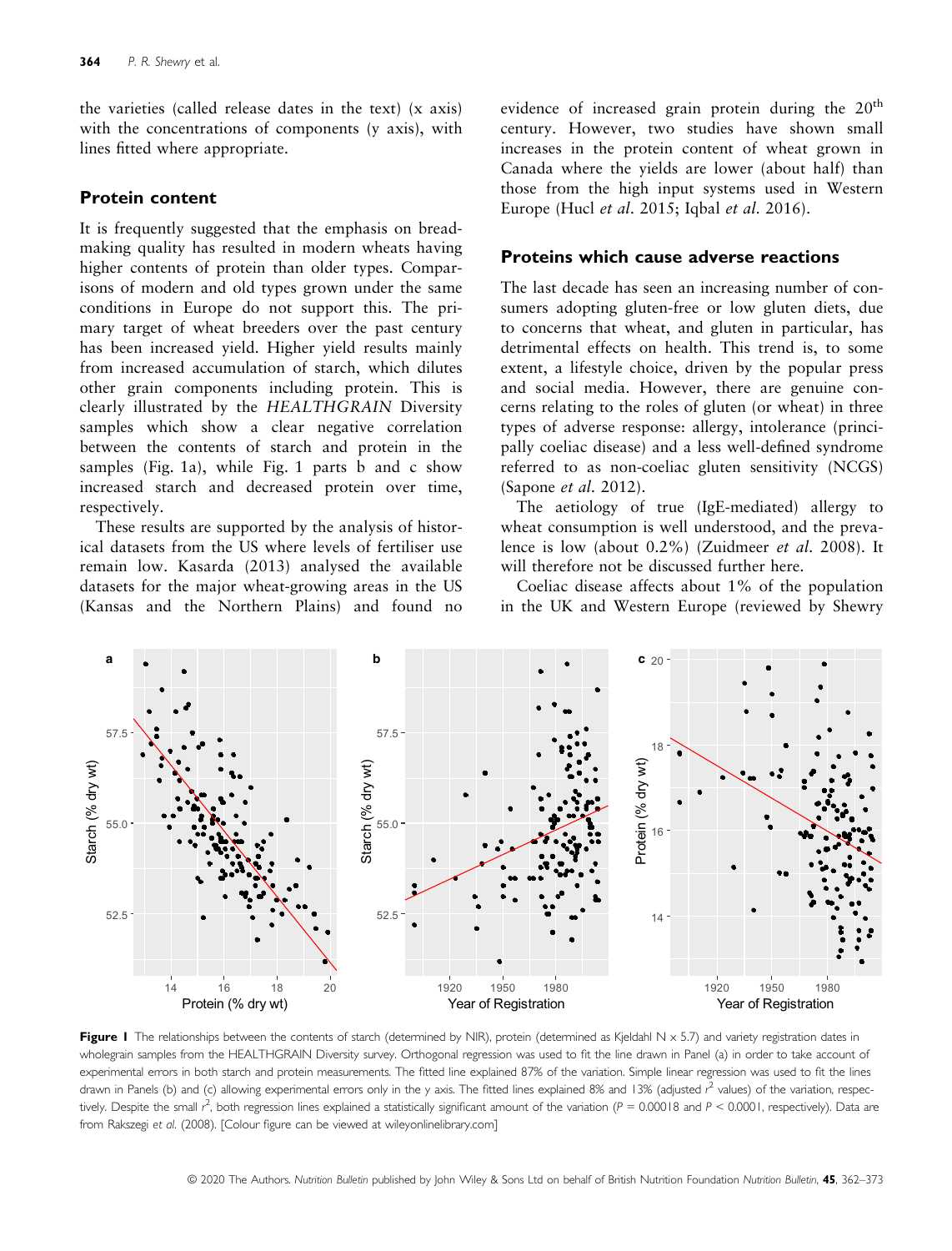& Hey 2016). The aetiology of coeliac disease is again well understood. It is triggered by the consumption of wheat gluten and related proteins from barley and rye, and over 30 short amino acid sequences which trigger coeliac disease (epitopes) have been identified (Sollid et al. 2012). Gluten proteins are divided into two broad groups, gliadins and glutenins, with each group comprising multiple components. Analyses of wheat gluten protein sequences (e.g. Bromilow et al. 2017) show that gliadins and glutenins vary widely in their contents of coeliac epitopes, with gliadins, and particularly a-gliadins, being richer in epitopes than glutenins (Gilissen et al. 2014; Shewry & Tatham 2016). Hence, increases in the proportions of gliadins could result in increases in coeliac-toxic epitopes.

Analysis of the Austrian Heritage Wheats showed no statistically significant relationship between total protein content and release date (Fig. 2a). Analysis of gluten protein fractions showed significantly increased proportions of glutenin and decreased proportions of gliadins, resulting in a decrease in the gliadin:glutenin ratio (Fig. 2b). However, no significant effects on the proportions of the a-gliadins were observed (Fig. 2c). These changes in gluten protein composition may reflect selection by breeders for high dough strength (which is determined by the glutenin proteins). Hence, analysis of this set of samples indicates that the relative abundance of coeliac disease epitopes is more likely to have decreased than increased in modern varieties.

Other workers have used monoclonal antibodies to directly determine the abundances of coeliac epitopes in old and modern wheats. van den Broeck et al. (2010) used immunoblotting to determine the relative abundances in 36 modern wheat varieties and 50 traditional wheats (called landraces) of sequences reacting with two monoclonal antibodies which recognise the minor Gli-A20 coeliac disease epitope and the major Glia-A9 coeliac disease epitope, respectively. Modern varieties tended to show higher reactivity with the Glia-A9 antibody and lower reaction with the Glia-A20 antibody; lines showing high and low reactions with both antibodies were, however, present in both sets of wheats. More recently, Ribeiro et al. (2016) found no relationship between coeliac toxicity and the age of the genotype, by screening 53 modern varieties and 19 landraces with the commercially available R5 monoclonal antibody which recognises a number of widely distributed coeliac-toxic sequences. Therefore, there is no evidence that modern types of wheat are more active in triggering coeliac disease than older types.

The third type of adverse reaction to wheat, NCGS, is less well defined in terms of its prevalence, symptoms, aetiology and causative agent(s) (Sapone et al. 2012). In fact, even the relationship with gluten has not been established and it is perhaps more properly called non-coeliac wheat sensitivity (NCWS). The most likely triggers for NCWS are a group of proteins known as ATIs (amylase trypsin inhibitors). These are the major group of soluble proteins in wheat, accounting for about 3.5-4% of the total grain protein (Geisslitz et al. 2018). They have molecular weights of between 12 and 16 kD and comprise about 15 distinct subunits, some of which also occur in multiple forms. Most are inhibitors of  $\alpha$ -amylases from insect pests, and they are generally considered to contribute to plant protection. The contents of ATIs varied widely in the Austrian Heritage Wheats, with no statistically significant relationship to the age of the variety (Fig. 2d). Hence, the impact of ATIs on NCWS should not differ between old and recent varieties.

## Dietary fibre

Wheat is an important source of fibre in the Western diet, with bread alone providing between 17% and 21% (depending on age group) of the daily intake in the UK (Lockyer & Spiro 2020). Wheat fibre is concentrated in the bran layers, and wholemeal flour has a higher fibre content than white flour.

The contents of individual dietary fibre components in wholemeal flours of 129 of the winter wheat varieties in the HEATHGRAIN sample set were reported by Andersson et al. (2013) using the Uppsala method (Theander et al. 1995). Total dietary fibre ranged from 11.5-15.5% dry wt. and arabinoxylan (the major component) from 5.53 to 7.42% dry wt. Other components were cellulose (1.67-3.05% dry wt.), Klason lignin (0.74-2.03% dry wt.), fructans (0.84-1.85%) and  $\beta$ -glucan (0.51-0.96%), from previous analyses of the same samples by Gebruers et al. (2008). Two other components which contribute to dietary fibre, resistant starch and arabinogalactan peptide, were not measured and are discussed below in relation to white flour.

The registration dates of 123 of the samples were known and are plotted against the concentration of the DF components in Fig. 3. A statistically significant increase of fructan content with registration date was observed (Fig. 3e) though this only accounted for 2% of the observed variation. Hence, it can be concluded that there was little or no relationship between the fibre content and age of these cultivars.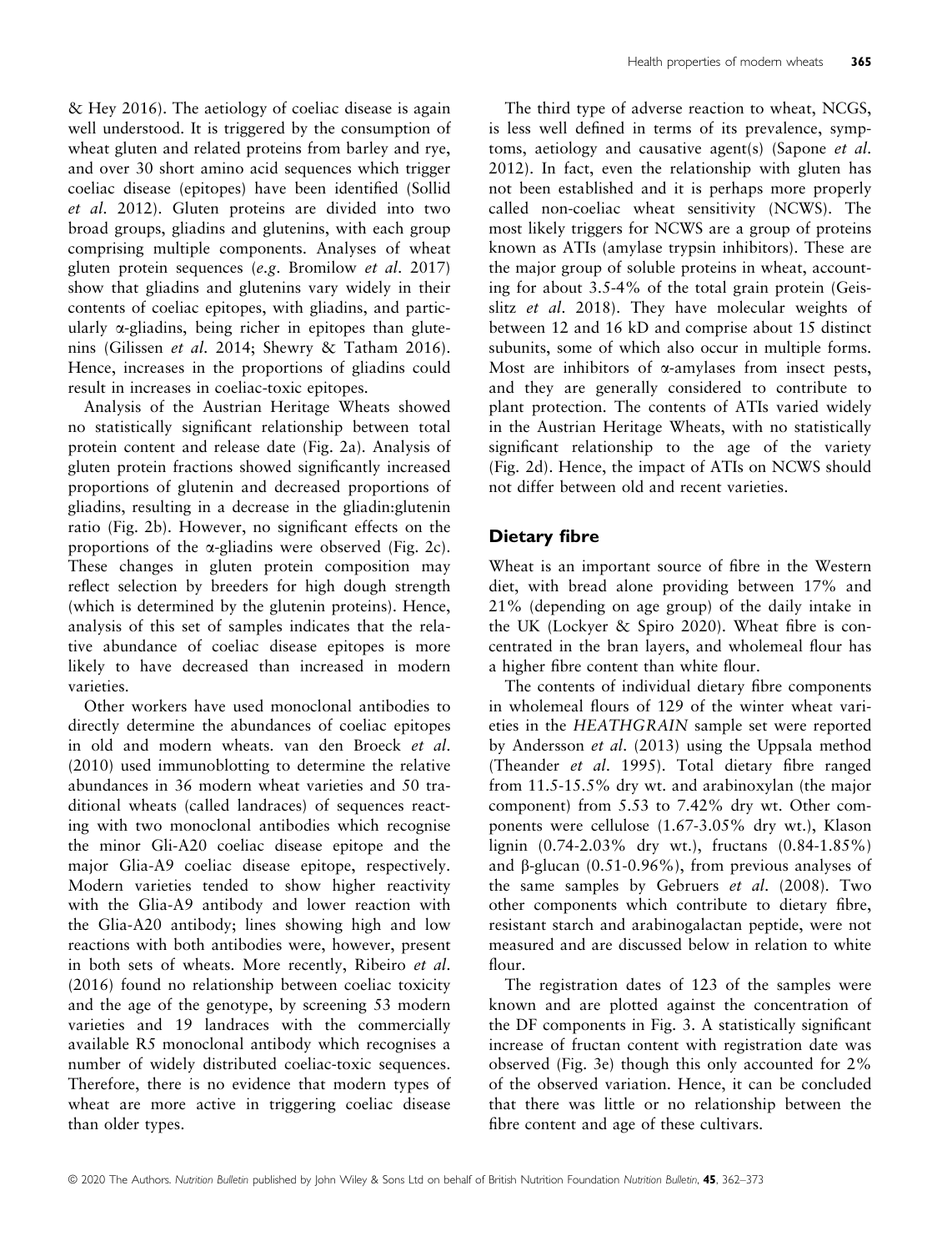

Figure 2 Concentration of total protein (determined as Dumas N  $\times$  5.7) (a), the ratio of gliadins to glutenins (b) and the concentrations of  $\alpha$ -gliadin (c) and amylase trypsin inhibitors (ATIs) (d), in wholegrain samples from the Austrian Heritage Wheats grown in 2017 (red squares) and 2018 (blue circles). Simple linear regression lines were fitted to each variable and are included in the figure where they explained a significant amount of the variation (i.e. where P > 0.05). The line shown in Panel C explains 54% of the variation (adjusted  $r^2$ ) and is statistically significant  $P < 0.0001$ . Data from Call et al. (2020). [Colour figure can be viewed at [wileyonlinelibrary.com\]](www.wileyonlinelibrary.com)

The concentration of dietary fibre is lower in white flour than in wholemeal. The major component is again arabinoxylan (up to about 3% dry wt.) with lower concentrations of  $\beta$ -glucan (about 0.5% dry wt.), fructans (about 1.5% dry wt.) and arabinogalactan peptide (up to 0.4% dry wt.) (as discussed by Hazard et al. 2020). Cellulose and Klason lignin are not present in white flour as they occur only in the outer layers of the grain. In addition to the fibre components discussed above, both wholegrain and white flour also contain resistant starch. This may account for up to 1% of total starch (about 0.8% dry wt. of white flour). Hence, the total content of dietary fibre in white flour ranges up to about 5% dry wt.

Statistically significant increases in the concentrations of both arabinoxylan and  $\beta$ -glucan in white flour are observed with year of registration for the UK Heritage samples (Fig. 4), explaining 21% and 10% of the variation in the datasets, respectively.

A smaller study of eight modern and seven older durum wheat varieties adapted to and grown in Italy showed no differences in the content of arabinoxylan and β-glucan in wholemeal or refined flour (called semolina for durum wheat) (De Santis et al. 2018).

### Amino acids, sugars and betaine

Wheat grain and flour contain a range of soluble metabolites, including amino acids and sugars, which are readily quantified by high throughput metabolomic screens.

<sup>1</sup>H NMR spectroscopy of white flours (Shewry et al. 2017) from the UK Heritage Wheats quantified 10 individual amino acids. A clear decrease in the total concentrations of these amino acids was observed (Fig. 5a), with similar decreases in the concentrations of most individual components including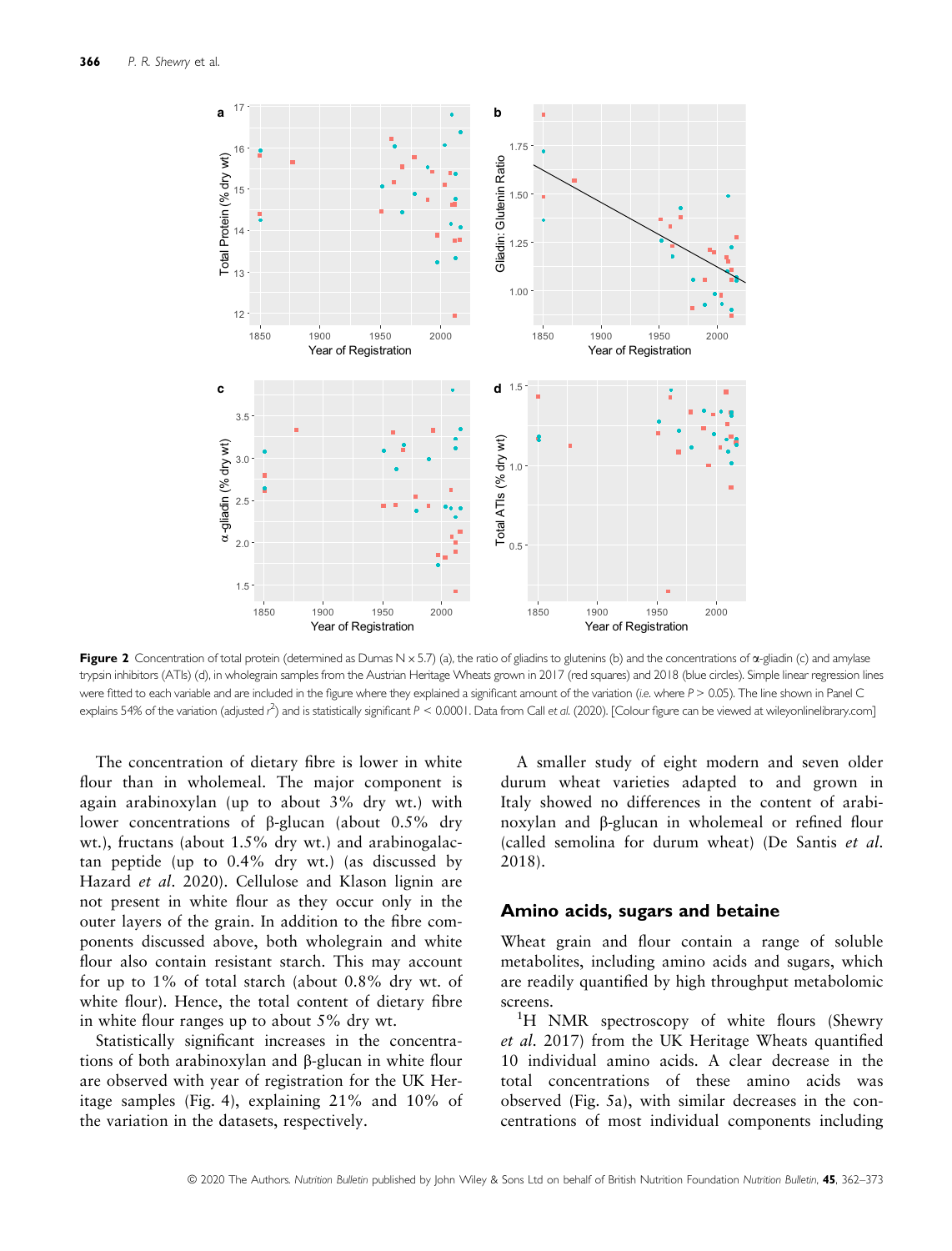

Figure 3 The contents of dietary fibre components in wholegrain samples of 123 winter wheats from the HEALTHGRAIN Diversity trial. Total dietary fibre is determined by the Uppsala method with the addition of fructans. Simple linear regression lines are only shown where they are found to be significant. For fructans, this was P = 0.051 explaining 2% of the variation according to the adjusted  $r^2$ . Data from Andersson et al. (2013) and Gebruers et al. (2008). [Colour figure can be viewed at [wileyonlinelibrary.com\]](www.wileyonlinelibrary.com)



Figure 4 The concentrations of arabinoxylan (a) and  $\beta$ -glucan (b) in white flour of the UK Heritage Wheats. Data are expressed in units determined by HPLC analysis of oligosaccharides released by enzyme digestion. Hence, the analyses are comparative between samples but do not provide precise concentration. Data are means of samples from three replicate plots grown for each of 3 years. Lines drawn are from simple linear regression and for arabinoxylan, back-transformed from the line originally fitted on the log scale to ensure homogeneity of variance. The lines shown are statistically significant ( $P = 0.002$ ,  $P = 0.032$ ) explaining 21% (a) and 10% (b) of the variation. Data from Lovegrove et al. (2020). [Colour figure can be viewed at [wileyonlinelibrary.com](www.wileyonlinelibrary.com)]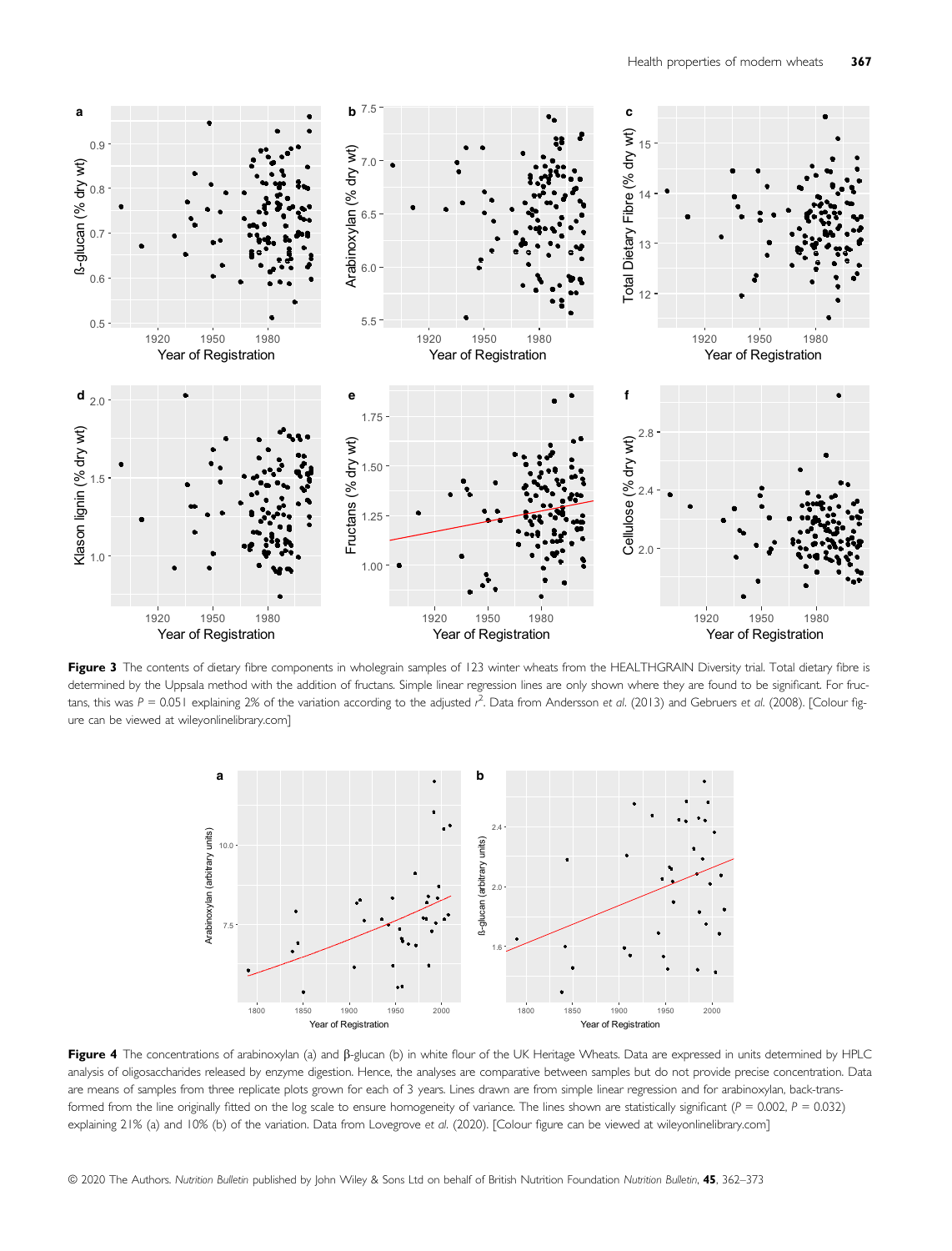asparagine (Fig. 5b) (Lovegrove et al. 2020). Asparagine is a precursor of acrylamide, a neurotoxin and potential carcinogen which is formed by Maillard reactions with reducing sugars during food processing, and the concentration of asparagine is usually the limiting factor for acrylamide formation in cereal products (Curtis & Halford 2016).

Sugars determined comprise monosaccharides (glucose, fructose, arabinose, galactose), disaccharides (maltose, sucrose) and the trisaccharide raffinose. The total concentrations of these components have increased significantly in the more recent varieties, particularly those introduced after 1950 (Fig. 5c). The concentrations of the individual sugars also increased, except for arabinose and galactose (Lovegrove *et al.* 2020).

It is not known why the concentrations of some individual metabolites have increased or decreased, but it is possible that the decreased concentration of total amino acids is associated with the decrease in protein, and the increases in concentrations of sugars with the increase in starch (see Fig. 1).

Metabolite profiling by  ${}^{1}H$  NMR spectroscopy also quantified the concentrations of choline and betaine (which is more correctly called glycine betaine). These biosynthetically related components act as 'methyl donors' in humans, being able to donate methyl groups for the conversion of homocysteine to methionine in the homocysteine cycle, and hence reduce the risk of cardiovascular disease (Ueland et al. 2005; Chiuve et al. 2007). Wheat is one of the richest known sources of betaine in the diet (Zeisel et al. 2003). Betaine is generally present at about10 times the concentration of choline in wheat grain (Corol et al. 2012) with both betaine and choline being concentrated in the bran (Zeisel et al. 2003).

Analysis of white flours of the UK Heritage Wheats showed significantly higher concentrations of betaine in the varieties released from 1980, compared with the older varieties (Fig. 5d), with no significant differences in the concentration of choline (Lovegrove et al. 2020). By contrast, no relationship was found between betaine content and release date in the HEALTH-GRAIN lines (not shown).



Figure 5 The concentrations of soluble metabolites in white flour samples from the UK Heritage lines. Data are means of samples from three replicate plots grown for each of 3 years. Lines are from simple linear regression. In the case of asparagine, total sugars and betaine, the lines shown are the back-transformed line originally fitted on the log scale to ensure homogeneity of variance. Lines are shown when the estimated trend was statistically significant ( $P = 0.010$ ,  $P = 0.0045$ , P < 0.0001 and P = 0.0037, for total amino acids, asparagine, total sugars and betaine, respectively) explaining 15%, 19%, 41% and 19% of the variation according to the adjusted r<sup>2</sup>, respectively. Data from Lovegrove et al. (2020). [Colour figure can be viewed at [wileyonlinelibrary.com](www.wileyonlinelibrary.com)]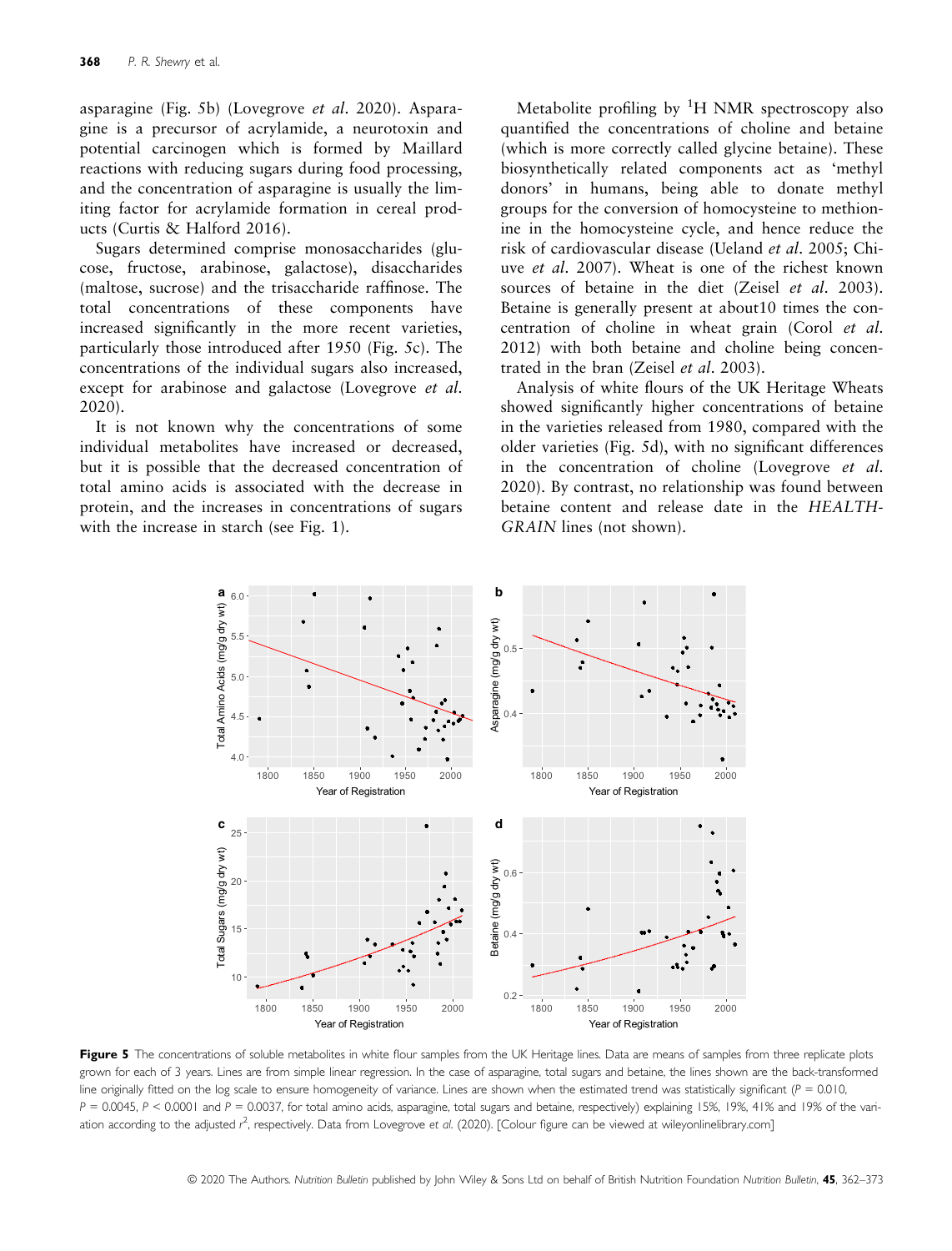# Phytochemicals and vitamins

Cereals are rich sources of phytochemicals, most of which fall into two major classes: phenolics and terpenoids. Individual components may differ in their distributions between grain tissues, as discussed by Piironen et al. (2009), but all are more abundant in wholemeal flour than in white flour. Hence, most analyses, including those discussed below, have been carried out on wholemeal rather than white flour.

# Phenolics

Phenolics contain at least one aromatic ring bearing at least one hydroxyl group. They are the most abundant phytochemicals in wheat grain, with phenolic acids being the major class. Phenolic acids occur in three forms in the wheat grain: as free compounds, as soluble conjugates bound to sugars and other low molecular weight components and as bound forms which are linked to arabinoxylan in the cell wall by ester bonds. The concentrations of phenolic acids vary widely between wheat samples, but bound forms generally account for about 80% of the total, with the major individual component being bound ferulic acid (Li et al. 2008).

Phenolics from plant-based foods have been shown to improve vascular function and hence reduce the risk of cardiovascular disease (Vauzour et al. 2010), and similar activity has been demonstrated for ferulic acid released from arabinoxylan in wheat bread (Turner et al. 2020). Minor phenolic components in wheat include lignans which are derived from the combination of two phenylpropanoid  $(C_6-C_3)$  units and alkylresorcinols which are phenolic lipids. Lignans act as phytoestrogens while the restriction of alkylresorcinols to the testa layer of the grain has led to their use as biomarkers to monitor the consumption of wholegrain (Piironen 2009).

Analysis of wholegrain samples of the HEALTH-GRAIN wheats showed a statistically significant increase in the concentration of total phenolic acids with release date (Fig. 6a) but not of total alkylresorcinols (Fig. 6b). However, release date only accounted for 5% of the variation in the concentration of total phenolic acids. Similarly, comparisons of small numbers of 'old and recent' varieties adapted to and grown in Italy showed no difference in the total concentrations of phenolic compounds in durum or bread wheats, although the composition was more diverse in the older varieties (Heimler et al. 2010; Dinelli et al. 2011). By contrast, Dinelli et al. (2007) showed higher mean contents of lignans, by about 2-fold, in six old bread wheat varieties than in four modern varieties.

# **Terpenoids**

Terpenoids are based on 5-carbon isoprene units which are assembled to form larger structures and subject to a range of modifications, including cyclisation. Terpenoids in wheat include sterols, tocols and carotenoids (Piironen 2009).

Sterols comprise a tetracyclic cyclopenta[a]phenanthrene ring with a hydroxyl group at the C3 position and a flexible side chain at the C17 carbon position. Cereals contain significant amounts of saturated sterols, which are called stanols, and a substantial proportion of the sterols and stanols present in wheat are modified, either esterified to a fatty acid or phenolic acid to form sterol esters, or  $\beta$ -linked to a carbohydrate to form a sterol glycoside, with the latter also sometimes being acylated. Plant sterols and stanols have well-established health benefits, in the maintenance of normal blood cholesterol concentrations (Kritchevsky & Chen, 2005; EFSA NDA Panel 2010).

The total concentrations of sterols (including stanols) in wholemeal flours of the HEALTHGRAIN lines ranged from  $670-959 \mu g/g$ , with a mean of 844  $\mu$ g/g (Nurmi *et al.* 2008). There was a marginally statistically significant ( $P = 0.068$ ) correlation between the concentration of total sterols plus stanols in the samples and the release date. However, the date of registration only accounted for 2% of the variation in the dataset (Fig. 6e).

## Tocols

Tocols comprise a chromanol ring with a C16 phytol side chain, which can be either saturated (tocopherols) or unsaturated (tocotrienols). Tocopherols and tocotrienols each exist in four forms in wheat, which differ in the number and positions of methyl groups on the chromanol ring and are called  $\alpha$ ,  $\beta$ ,  $\gamma$ and  $\delta$ . Although the name 'Vitamin E' has been applied to all tocols, they differ in their activity with a-tocopherol being the most active form (Bramley et al. 2000). Currently, only  $\alpha$ -tocopherol is considered to possess vitamin E activity (EFSA NDA Panel 2015).

The total concentration of tocols in the HEALTH-GRAIN lines ranged from 27.6 to 79.7  $\mu$ g/g (mean 49.8  $\mu$ g/g) and the concentration of  $\alpha$ -tocopherol from 9.1 to 19.9  $\mu$ g/g (Lampi *et al.* 2008). A statistically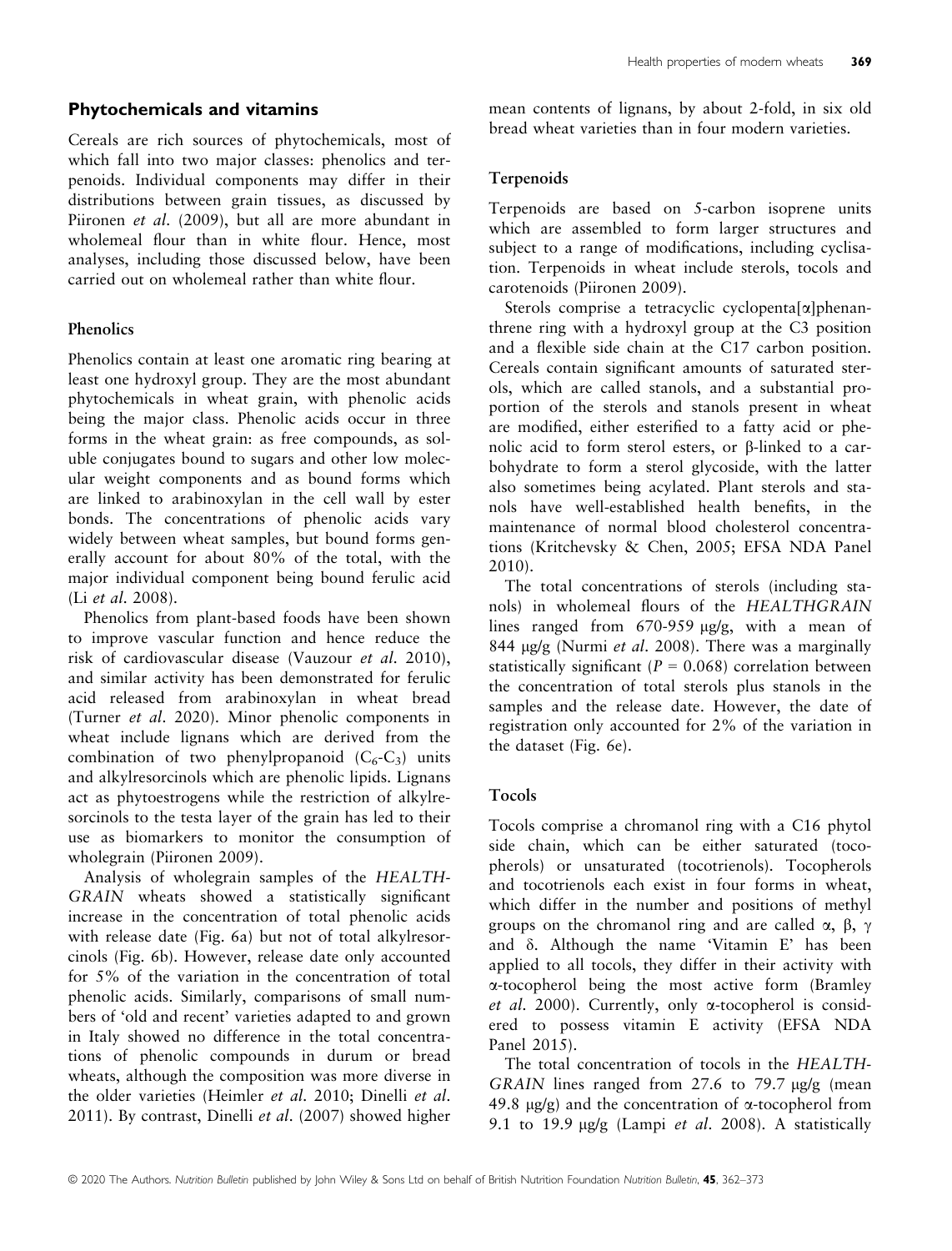

Figure 6 Contents of phytochemicals, including vitamin E (a-tocopherol) (D) and vitamin B9 (folate) (F) in wholegrain samples from the HEALTHGRAIN Diversity trial. Lines are from simple linear regression, where the trend was statistically significant. In the case of total phenolic acids, the line shown is the back-transformed line originally fitted on the log scale to ensure homogeneity of variance. Lines are shown where the estimated trend was statistically significant ( $P = 0.004$ ,  $P = 0.008$  and  $P = 0.068$ , for total phenolic acids, total tocols and total stanols and sterols, respectively) explaining 5%, 4% and 2% of the variation according to the adjusted  $r^2$ , respectively. Data from Li et al. (2008), Lampi et al. (2008), Nurmi et al. (2008) and Piironen et al. (2008). [Colour figure can be viewed at [wileyonlinelibrary.com](www.wileyonlinelibrary.com)]

significant correlation between the concentration of total tocols and the release dates of the varieties was observed, though this only accounted for 4% of the variation in the dataset (Fig. 6d). No correlation was observed between the concentration of a-tocopherol (Vitamin E) and release date (Fig. 6c). Hussein et al. (2012) similarly reported that there were no differences in the contents and compositions of tocols between a smaller sample set of landraces (8 genotypes), old cultivars (13) and modern cultivars (2) of bread wheat.

#### B vitamins

The B vitamin complex comprises eight water-soluble components which often occur together in the same foods. Although they were initially considered to be a

single compound, the individual vitamins are not related. Cereals, including wheat, are important sources of B vitamins, providing about a third of the total daily intake of thiamine (B1), 27% of the intake of niacin (B3) and 33% of the intake of folate (B9) by adults in the UK (Lockyer & Spiro 2020).

Wide variation has been reported in the contents of B vitamins in wheat (Piironen 2009; Shewry et al. 2011b; Shewry & Hey 2015). Six forms of folate, called vitamers, were determined in wheat and their total concentrations in wholemeal flours of the HEALTHGRAIN lines ranged from 0.32 to 0.77  $\mu$ g/g (mean 0.56  $\mu$ g/g). The proportions of the individual vitamers varied between lines but contributed on average from 6 to 41% of the total (Piironen et al. 2008). No relationship between the total concentration of folate and the age of the varieties was observed (Fig. 6f).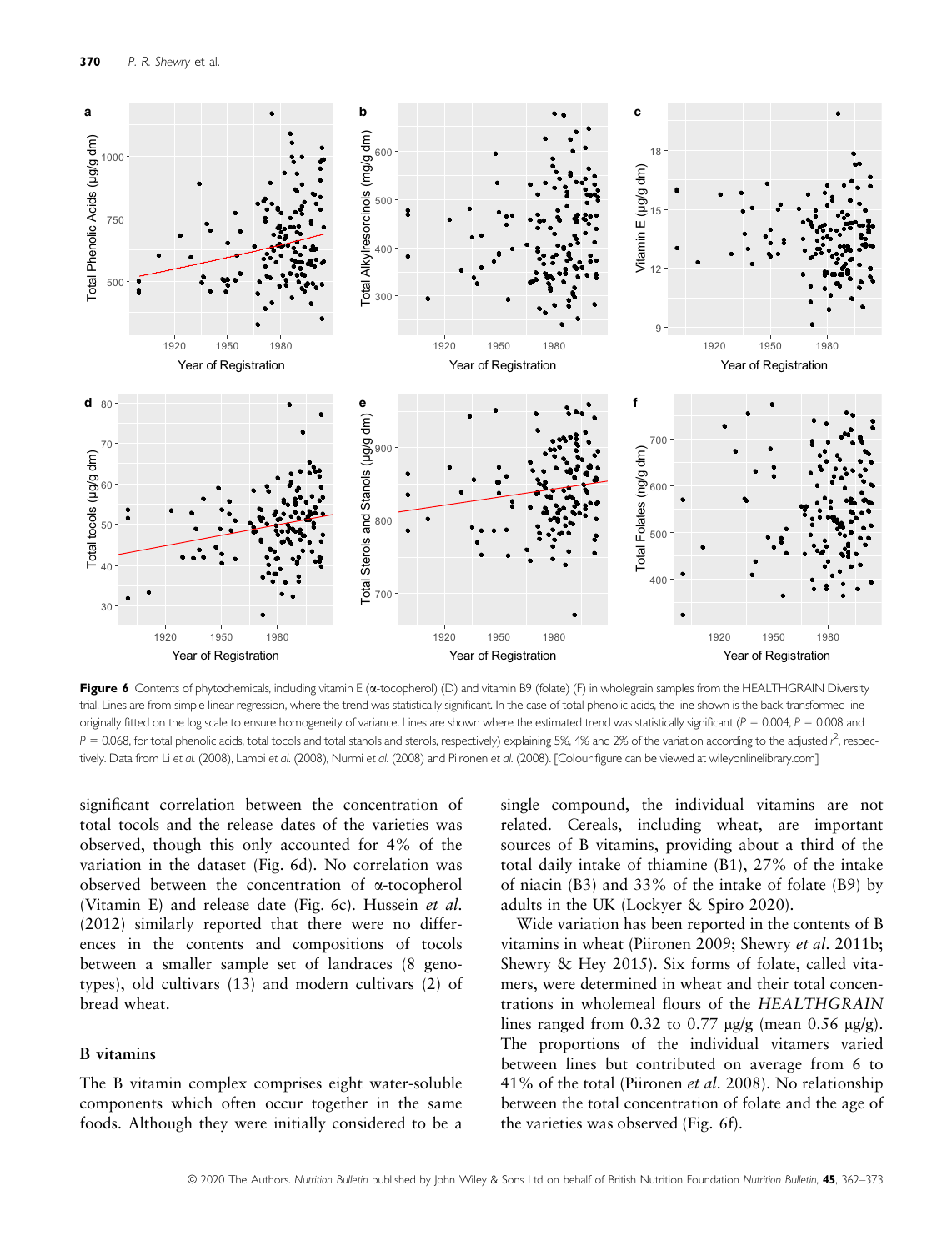## **Discussion**

It is clear from the studies discussed above that intensive wheat breeding has resulted in increased accumulation of starch, which is generally associated with a decrease in the concentration of protein. Analysis of the Austrian Heritage lines also indicates that there have not been increases in proteins known to trigger adverse reactions. Other effects of breeding on grain composition are less clear, and the studies discussed in detail here demonstrate the challenges.

One major challenge is that grain composition is strongly affected by the environment (Shewry et al. 2010). Hence, it is essential to compare material grown in replicated multi-environment field trials. Furthermore, the varieties compared should be adapted to the area of growth, to avoid the effects of environmental stress. The HEALTHGRAIN study clearly did not fulfil these criteria, and it is not surprising that few correlations were observed, and, with the exception of starch and protein, these were marginal in significance (accounting for between 2% and 5% of the variation observed in the analyses). Nevertheless, the analyses are of interest in that they show no major changes in composition.

By contrast, the UK Heritage Wheat samples were from replicated multi-site trials with an emphasis on flour composition. Statistical analyses of these samples showed positive correlations of release date with the contents of arabinoxylan fibre (accounting for 21% of the total variation), total sugars (41%) and betaine (19%), and negative correlations with total amino acids (15%) and individual amino acids including asparagine (Lovegrove et al. 2020). These changes have clear implications for human health.

Wheat is the most important single source of dietary fibre in many diets, including the UK and Western Europe, and the increased content of arabinoxylan (the major fibre component) in white flour is certainly desirable. The decreased concentration of asparagine in modern wheats is also desirable as it reduces the potential for the formation of acrylamide during processing.

By contrast, the increases in fermentable monosaccharides, disaccharides and oligosaccharides (sucrose, mannitol, fructans) may be of concern to consumers suffering from irritable bowel syndrome (IBS), as these form part of the FODMAP fraction (fermentable oligosaccharides, disaccharides, monosaccharides and polyols) that exacerbate IBS symptoms (Gibson & Shepherd 2010). However, wheat is already recognised as a major source of FODMAPs in the diet (Biesiekierski et al. 2011; Whelan et al. 2011) and excluded by many IBS patients.

To conclude, the analyses discussed provide no evidence that modern types of wheat have lower quality for human nutrition and health, with the exception of decreased levels of some minerals (including iron, zinc and magnesium) which are discussed elsewhere. In fact, there is evidence that they may be superior in some respects, particularly in fibre content of white flour. However, the analyses also show the challenges facing researchers and the need for more datasets from well-designed field trials.

# Acknowledgements

Rothamsted Research receives grant-aided support from the Biotechnology and Biological Sciences Research Council (BBSRC) of the UK and the work reported here forms part of the Designing Future Wheat Institute Strategic Programme [BB/P016855/1]. The HEALTH-GRAIN project (FOOD-CT-2005-514008) was funded by the European Commission in the Communities 6th Framework Programme. MR, PRS and AL are partners in COST Action 18101 SOURDOMICS – Sourdough biotechnology network towards novel, healthier and sustainable food and bioprocesses.

# Conflicts of interest

The authors have no conflicts of interest to disclose.

# **References**

- Andersson AAM, Piironen V, Lampi AM et al. (2013) Contents of dietary fibre components and their relation to associated bioactive components in whole grain wheat samples from the HEALTH-GRAIN diversity screen. Food Chemistry 136: 1243–48.
- Balk J, Connorton JM, Wan Y et al. (2019) Improving wheat as a source of iron and zinc for global nutrition. Nutrition Bulletin 44: 53–59.
- Biesiekierski JR, Rosella O, Rose R et al. (2011) Quantification of fructans, galacto-oligosacharides and other short-chain carbohydrates in processed grains and cereals. Journal of Human Nutrition and Dietetics 24: 154–76.
- Bramley PM, Elmadfa I, Kafatos EA et al. (2000) Vitamin E. Journal of the Science of Food and Agriculture 80: 913–38.
- van den Broeck HC, de Jong HC, Salentijn EMJ et al. (2010) Presence of celiac disease epitopes in modern and old hexaploid wheat varieties: wheat breeding may have contributed to increased prevalence of celiac disease. Theoretical and Applied Genetics 121: 1527–39.
- Bromilow S, Gethings LA, Buckley M et al. (2017) A curated gluten protein sequence database to support development of proteomics methods for determination of gluten in gluten-free foods. Journal of Proteomics 163: 67–75.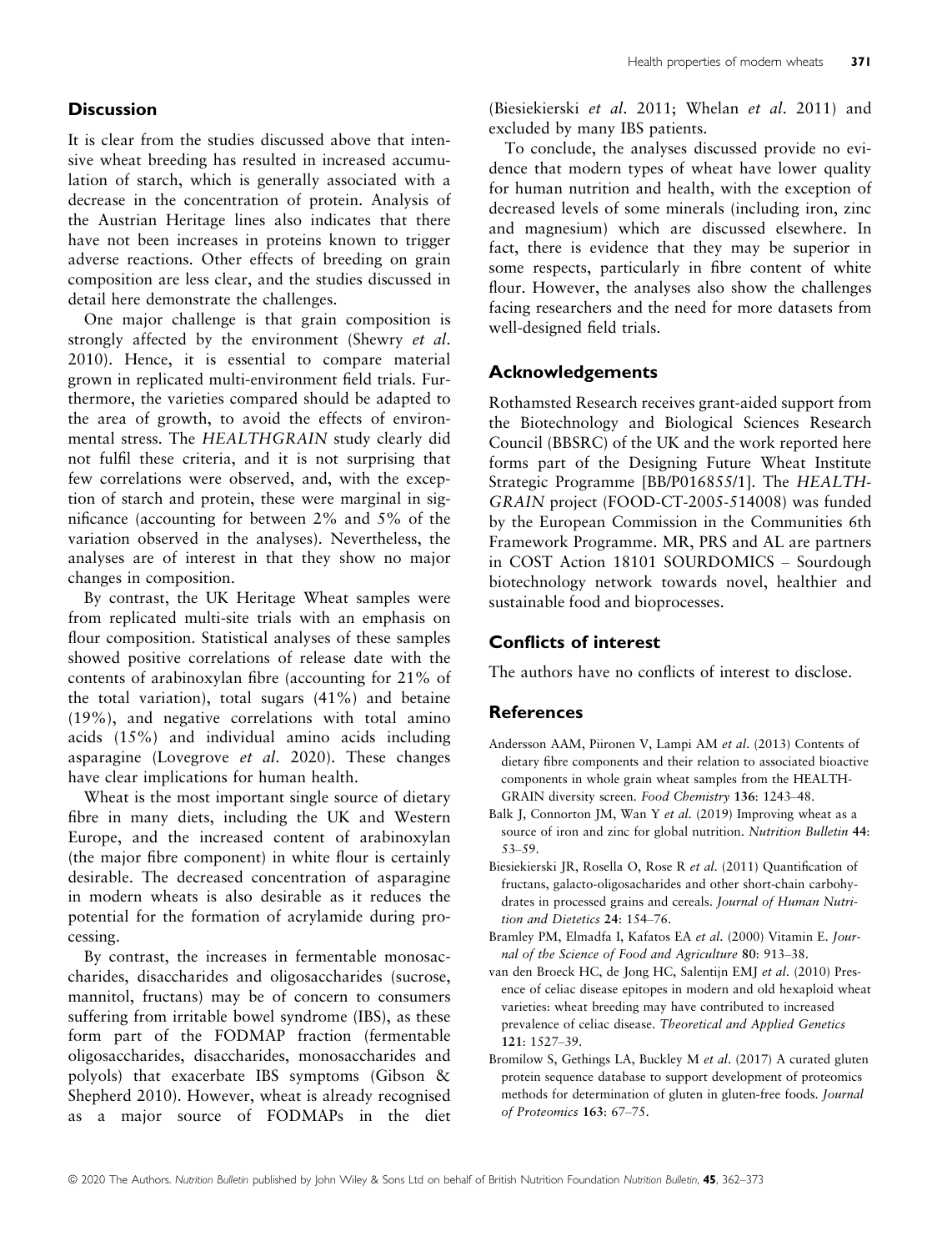Call L, Kapeller M, Grausgruber H et al. (2020) Effects of species and breeding on wheat protein composition. Journal of Cereal Science 93: 102974. [https://doi.org/10.5281/zenodo.4001629](https://doi.org/10.1016/j.jcs.2020.102974)

Chiuve SE, Giovannucci EL, Hankinson SE et al. (2007) The association between betaine and choline intakes and the plasma concentrations of homocysteine in women. American Journal of Clinical Nutrition 86: 1073–81.

Corol DI, Ravel C, Raksegi M et al. (2012) Effects of genotype and environment on the contents of betaine, choline, and trigonelline in cereal grains. Journal of Agricultural and Food Chemistry 60: 5471–81.

Curtis TY & Halford NG. (2016) Reducing the acrylamide-forming potential of wheat. Food and Energy Security 5: 153–164.

De Santis MA, Kosik O, Passmore D et al. (2018) Comparison of the dietary fibre composition of old and modern durum wheat (Triticum turgidum spp. durum) genotypes. Food Chemistry 244: 304–10.

Dinelli G, Marotti I, Bosi S et al. (2007) Lignan profile in seeds of modern and old Italian soft wheat (Triticum aestivum L.) varieties as revealed by CE-MS analyses. Electrophoresis 28: 4212–19.

Dinelli G, Segura-Carretero A, Di Silvestro R et al. (2011) Profiles of phenolic compounds in modern and old common wheat varieties determined by liquid chromatography coupled with time-offlight mass spectrometry. Journal of Chromatography A 1218: 7670–7681.

EFSA NDA Panel (EFSA Panel on Dietetic Products, Nutrition and Allergy) (NDA) (2010) Scientific opinion on the substantiation of health claims related to plant sterols and plant stanols and maintenance of normal blood cholesterol concentrations (ID 549, 550, 567, 713, 1234, 1235, 1466, 1634, 1984, 2909, 3140), and maintenance of normal prostate size and normal urination (ID 714, 1467, 1635) pursuant to article 13(1) of regulation (EC) No 1924/2006. EFSA Journal 8: 1813–35.

EFSA NDA Panel (EFSA Panel on Dietetic Products, Nutrition and Allergy) (ND) (2015) Scientific Opinion on Dietary Reference Values for vitamin E as  $\alpha$ -tocopherol. EFSA Journal 13: 4149–4221.

Fan MS, Zhao F-J, Poulton P et al. (2007) Historical changes in the concentrations of selenium in soil and wheat grain from the Broadbalk experiment over the last 160 years. Science of the Total Environment 389: 532–538.

Fan MS, Zhao FJ, Fairweather-Tait SJ et al. (2008) Evidence of decreasing mineral density in wheat grain over the last 160 years. Journal of Trace Elements in Medicine and Biology 22: 315–324.

Fedoroff N (2010) The past, present and future of crop genetic modification. New Biotechnology 27: 461–465.

Gebruers K, Dornez E, Boros D et al. (2008) Variation in the content of dietary fiber and components thereof in wheats in the HEALTHGRAIN diversity screen. Journal of Agricultural and Food Chemistry 56: 9740–9749.

Geisslitz S, Ludwig C, Scherf KA et al. (2018) Targeted LC–MS/MS reveals similar contents of a-amylase/trypsin-inhibitors as putative triggers of nonceliac gluten sensitivity in all wheat species except Einkorn. Journal of Agricultural and Food Chemistry 66: 12395– 12403.

Gibson P & Shepherd SJ (2010) Evidence-based dietary management of functional gastrointestinal symptoms: The FODMAP approach. Journal of Gastroenterology and Hepatology 25: 252–258.

Gilissen LJWJ, van der Meer IM & Smulders MJM (2014) Reducing the incidence of allergy and intolerance to cereals. Journal of Cereal Science 59: 337–353.

Hazard B, Trafford K, Lovegrove A et al. (2020) Improving the Content and Composition of Starch and Fibre in White Wheat Flour and bread. Nature Food 1: 475–80.

Heimler D, Vignolini P, Isolani L et al. (2010) Polyphenol content of modern and old varieties of Triticum aestivum L. and T. durum Desf. grains in two years of production. Journal of Agricultural and Food Chemistry 58: 7329–34.

Hucl P, Briggs C, Graf RJ et al. (2015) Genetic gains in agronomic and selected end-use quality traits over a century of plant breeding of Canada Western Red Spring Wheat. Cereal Chemistry 92: 537–43.

Hussein A, Larsson H, Olsson ME et al. (2012) Is organically produced wheat a source of tocopherols and tocotrienols for health food? Food Chemistry 132: 1789–95.

Iqbal M, Moakhar NP, Strenzke K et al. (2016) Genetic improvement in grain yield and other traits of wheat grown in Western Canada. Crop Science 56: 613–24.

Kasarda DD (2013) Can an increase in celiac disease be attributed to an increase in the gluten content of wheat as a consequence of wheat breeding? Journal of Agricultural and Food Chemistry 61: 1155–59.

Kritchevsky D & Chen SC (2005) Phytosterols - health benefits and potential concerns: a review. Nutrition Research (NY) 25: 413–28.

Lampi A-M, Nurmi T, Ollilainen V et al. (2008) Tocopherols and tocotrienols in wheat genotypes in the HEALTHGRAIN diversity screen. Journal of Agriculture and Food Chemistry 56: 9716–21.

Li L, Shewry PR & Ward JL (2008) Phenolic acids in wheat varieties in the HEALTHGRAIN Diversity Screen. Journal of Agriculture and Food Chemistry 56: 9732–39.

Lockyer S & Spiro A (2020) The role of bread in the UK diet: An update. Nutrition Bulletin 45: 133–64.

Lovegrove A, Pellny TK, Hassall K et al. (2020) Historical changes in the contents and compositions of fibre components and polar metabolites in white flour. Scientific Reports 10: 5920.

Morris CE & Sands DC (2006) The breeder's dilemma – yield or nutrition?. Nature Biotechnology 24: 1078–80.

Murphy KM, Reeves PG & Jones SS (2008) Relationship between yield and mineral nutrient concentrations in historical and modern spring wheat varieties. Euphytica 163: 381–90.

Nurmi T, Nyström L, Edelmann M et al. (2008) Phytosterols in wheat genotypes in the HEALTHGRAIN diversity screen. Journal of Agricultural and Food Chemistry 56: 9710–15.

Piironen V, Lampi A-M, Ekholm P et al. (2009) Micronutrients and phytochemicals in wheat grain. In: Wheat Chemistry and Technology, 4th edn, (K Khan & PR Shewry eds), pp. 179–222. St. Paul, MN: AACC International.

Piironen V, Edelmann M, Kariluoto S et al. (2008) Folate in wheat genotypes in the HEALTHGRAIN diversity screen. Journal of Agricultural and Food Chemistry 56: 9726–31.

Rakszegi M, Lang L, Bedo Z et al. (2008) Composition and end-use quality of 150 wheat lines selected for the HEALTHGRAIN diversity screen. Journal of Agricultural and Food Chemistry 56: 9750–57.